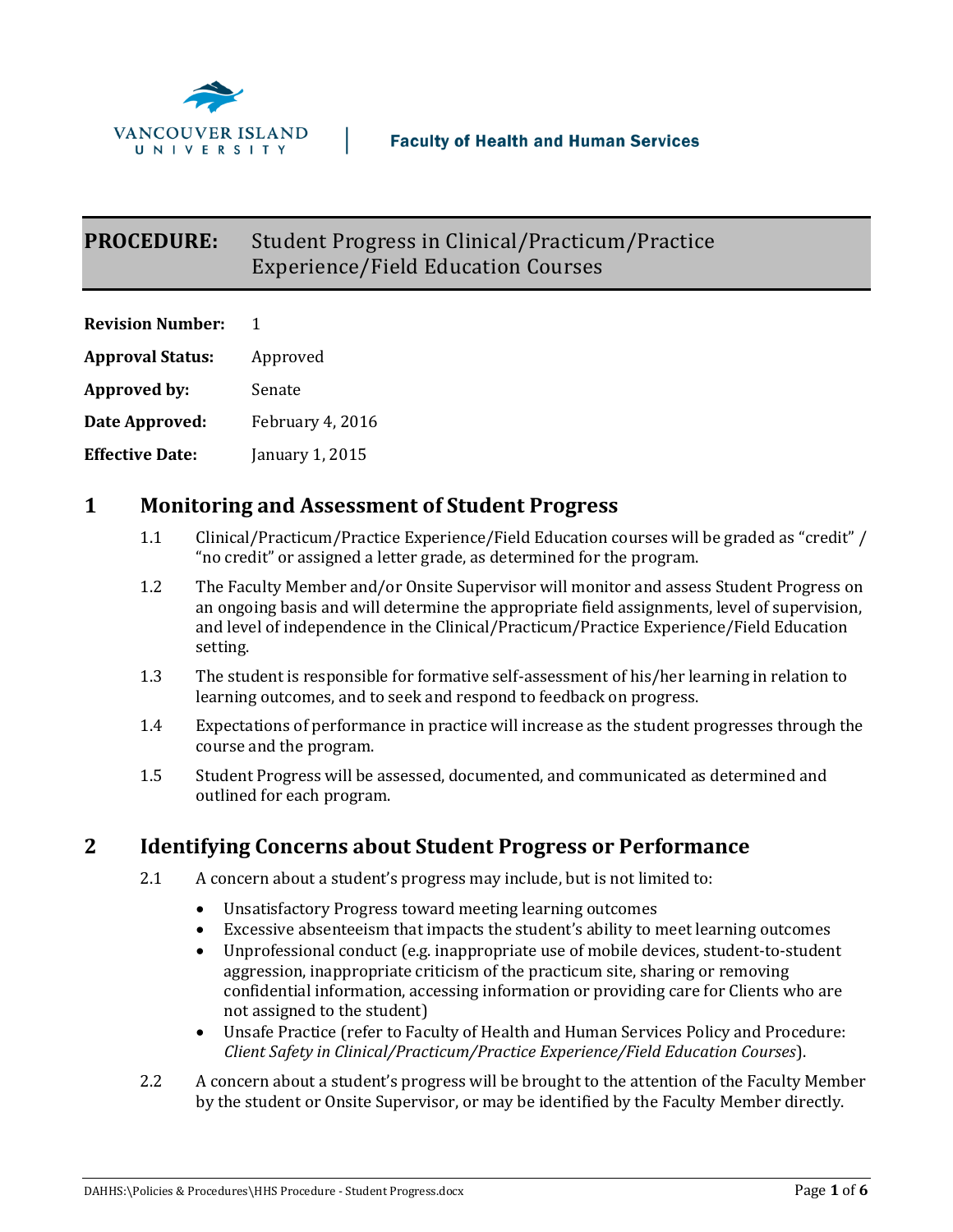The Faculty Member will be responsible for determining the appropriate response and intervention.

- 2.3 Based on the seriousness of the concern and/or the need for support and guidance, the Faculty Member will inform the program team leader and/or program chair. The Faculty Member may also consult with another member of the Faculty team to support sound decision making (e.g. ideas for possible strategies and resources, assessment of safety issues, etc.). Principles of student anonymity, confidentiality, respect, and fairness will be adhered to during such consultation about Student Progress issues.
- 2.4 In situations involving Unsafe Practice, refer to Faculty of Health and Human Services Policy: *Client Safety in Clinical/Practicum/Practice Experience/Field Education Courses*.

#### **3 Possible Responses**

3.1 The response may be initiated at any level, depending on the seriousness of the concern. Ideally, the response will progress through the Levels from 1 to 4 (as outlined below), as needed, until the concern is resolved.

Early intervention is emphasized to support success.

- 3.2 At any of the meetings outlined below, the student may have a student advocate or support person present. The Faculty Member may involve the Onsite Supervisor, and/or may have another faculty member or the program chair present. The student and/or Faculty Member will be informed in such circumstances.
- 3.3 **Level 1**: Informal exploratory conversation
	- 3.3.1 Criteria: This level is appropriate when
		- o Initial informal fact finding is needed to understand the situation and the student's perspective
		- o Providing constructive feedback is likely to improve performance
		- o Offering suggestions is likely to facilitate learning and/or change behaviour.
	- 3.3.2 Process:
		- 3.3.2.1 A meeting will be held with the student, as outlined in 3.2 above. The goals of this meeting are to:
			- o Bring the concern to the attention of the student
			- o Explore any factors that may be contributing to the problem
			- o Engage with the student in problem-solving toward improvement.
		- 3.3.2.2 The issue(s) will be clearly defined in behavioural terms, and related to course learning outcomes. This will support the student's understanding of the area(s) requiring improvement.
		- 3.3.2.3 Documentation of the conversation is recommended, however, documentation of the first instance is at the discretion of the Faculty Member. If the meeting is documented, the Faculty Member will prepare Meeting Notes, retain a copy, and provide a copy to the student. The original will be placed in the student file at the program level.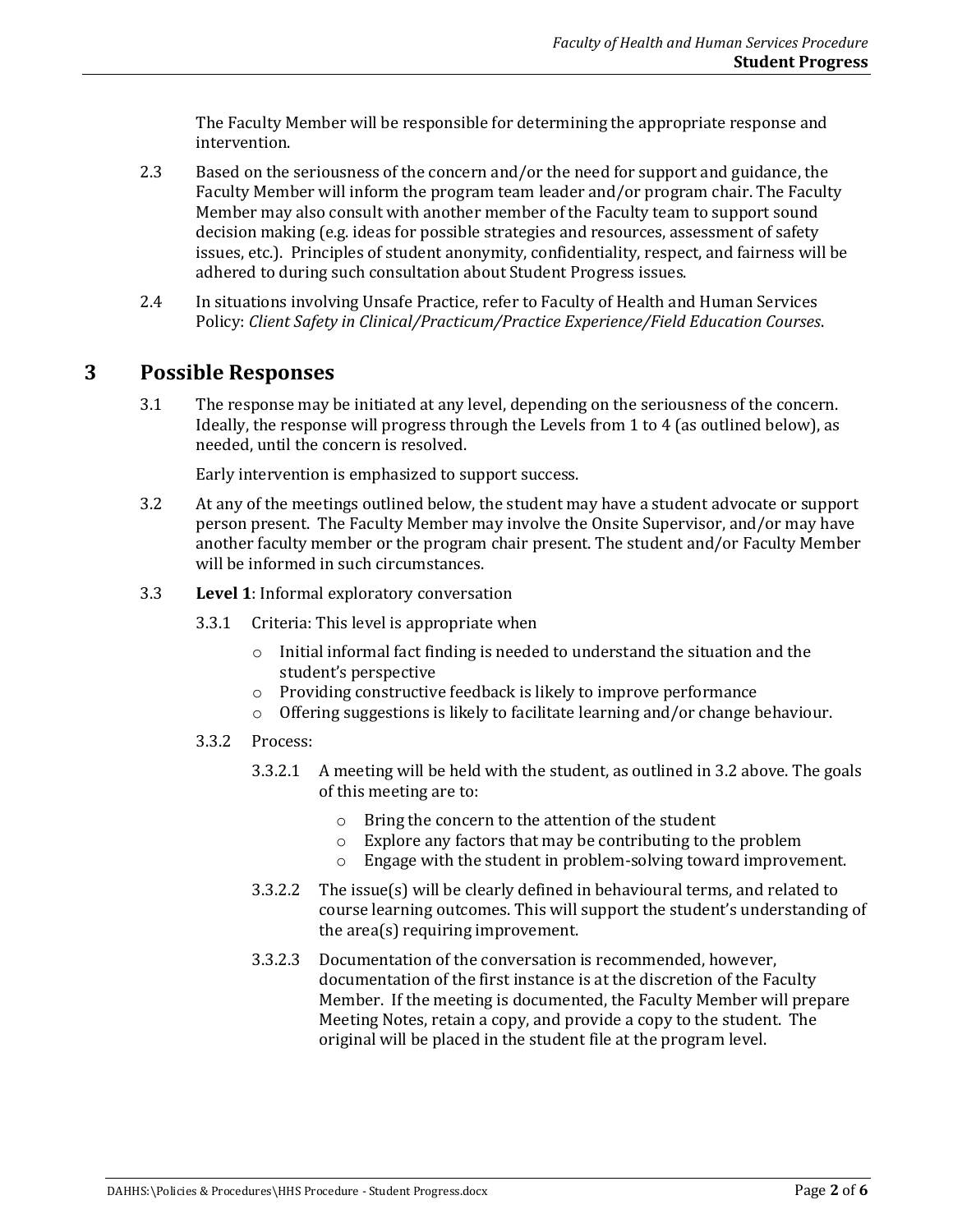- 3.4 **Level 2**: Meeting and Meeting Notes
	- 3.4.1 Criteria: This level is appropriate when
		- $\circ$  Issues and concerns are more serious or persistent, and a more formal meeting is needed
		- o Written documentation is needed to ensure clarity and support accountability.
	- 3.4.2 Process:
		- 3.4.2.1 A meeting will be held with the student, as outlined in 3.2 above. The goals of the meeting are to:
			- o Make the student aware of the concern(s) and expectations (stated in behavioural terms and related to learning outcomes)
			- o Explore the concern from all perspectives
			- o Explore strategies and resources for improvement
			- o Coach/instruct the student as appropriate
			- o Establish timelines for improvement
			- o Identify any restrictions or limitations to be placed on the student's practice
			- o Identify next steps.
		- 3.4.2.2 The meeting must be documented using *Meeting Notes* and signed by the student and Faculty Member. (The student's signature reflects that she/he has read the document, and does not necessarily reflect agreement.)
		- 3.4.2.3 Copies of the Meeting Notes are distributed to:
			- o Student file at the program level
			- o Student
			- o Faculty Member.
- 3.5 **Level 3**: Corrective Learning Plan
	- 3.5.1 Criteria: This level is appropriate when
		- o A structured plan and timeline to address the issues are needed
		- $\circ$  A mutual process between the Faculty Member and the student will be effective to identify learning strategies to address the concern(s).
	- 3.5.2 Process:
		- 3.5.2.1 A meeting will be held with the student, as outlined in 3.2 above, to develop the *Corrective Learning Plan*. The Plan will include:
			- o Mutually identified learning needs, related to identified domains of practice/competencies and course learning outcomes
			- o Mutually identified learning strategies
			- o Outcomes to be met
			- o Date for review of progress.
		- 3.5.2.2 The meeting must be documented using the *Corrective Learning Plan* and signed by the student and Faculty Member.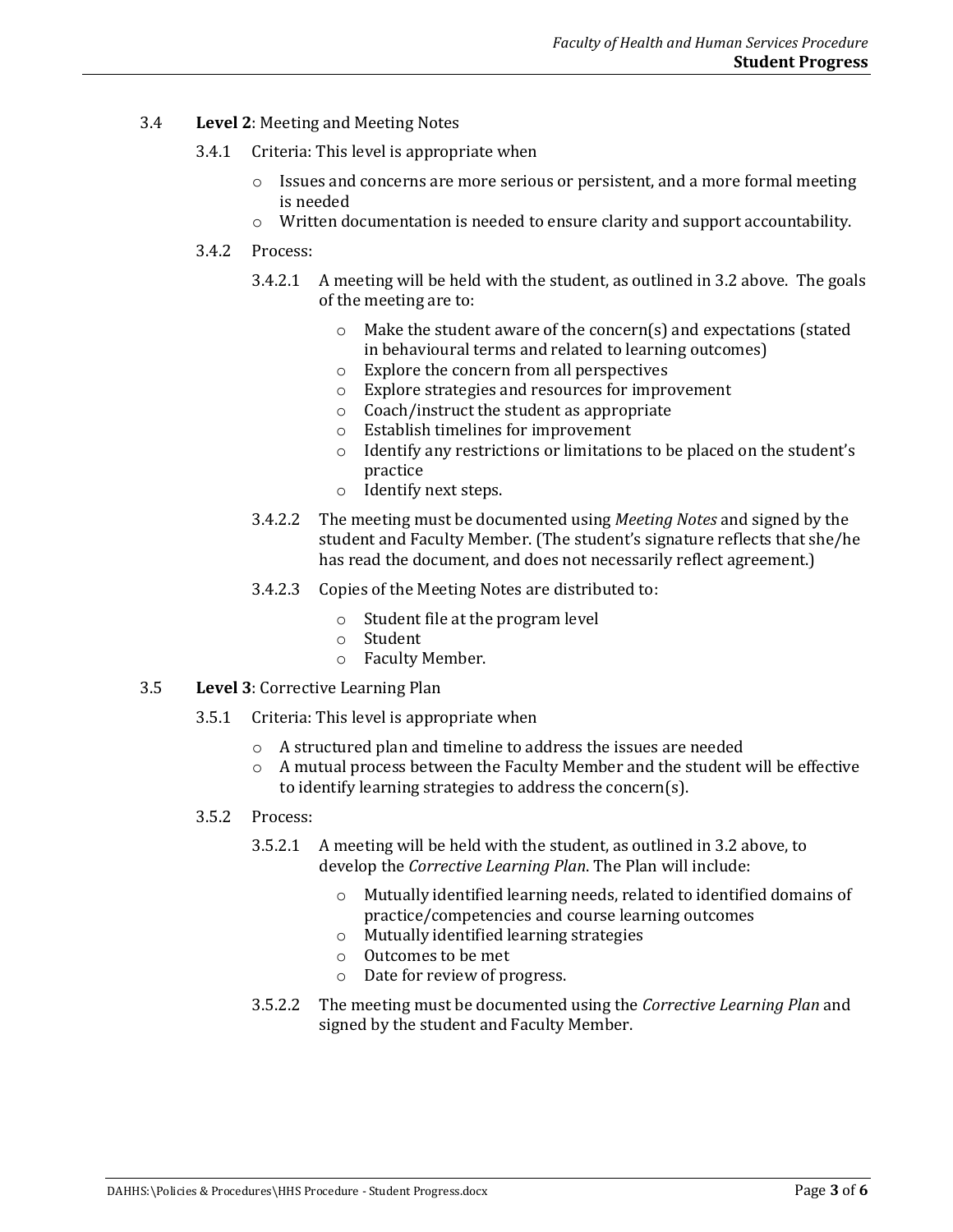- 3.5.2.3 Copies of the *Corrective Learning Plan* are distributed to:
	- o Student file at the program level
	- o Student
	- o Faculty Member.(to be shredded at the end of the semester)
- 3.5.2.4 The Faculty Member may encourage the student to share the *Corrective Learning Plan* with his/her next Clinical/Practicum/Practice Experience/Field Education instructor. If the strategies are working well for the student, the Plan can be a valuable resource in future Placements.
- 3.5.2.5 The Faculty Member will bring the *Corrective Learning Plan* to the attention of the program chair to enable identification of any trends, patterns, or broader issues that may warrant future attention.

#### 3.6 **Level 4**: Contract for Improvement

- 3.6.1 Criteria: This level is appropriate when
	- $\circ$  The concern about the student's progress is serious and significant (e.g. very serious medication error, serious breach of confidentiality, dual relationships, repeated issues of reliability, serious issues of inappropriate communication, etc.)
	- o The student is at risk of failing the course.
- 3.6.2 Process:
	- 3.6.2.1 The *Contract for Improvement* is a formal and directed intervention.
	- 3.6.2.2 A meeting will be held with the student, as outlined in 3.2 above, to develop the *Contract for Improvement*.
	- 3.6.2.3 The *Contract for Improvement* will clearly set out:
		- o The area(s) of concern, stated in behavioural terms and related to course learning outcomes
		- o The change/improvement that is desired/required
		- o Strategies and resources for improvement and steps for any remediation required
		- o Realistic timeframe to demonstrate the desired change/improvement
		- o Statement of any restrictions or limitations for the student in the Placement setting
		- o A date for review of progress
		- o Statement of desired outcomes
		- o Statement of the consequences of non-achievement of outcomes.
	- 3.6.2.4 The student, Faculty Member, and program chair sign the *Contract for Improvement*.
	- 3.6.2.5 A contract progress review meeting must occur as stated in the *Contract for Improvement*. The outcomes of this review meeting will be documented on the *Contract Progress Report*.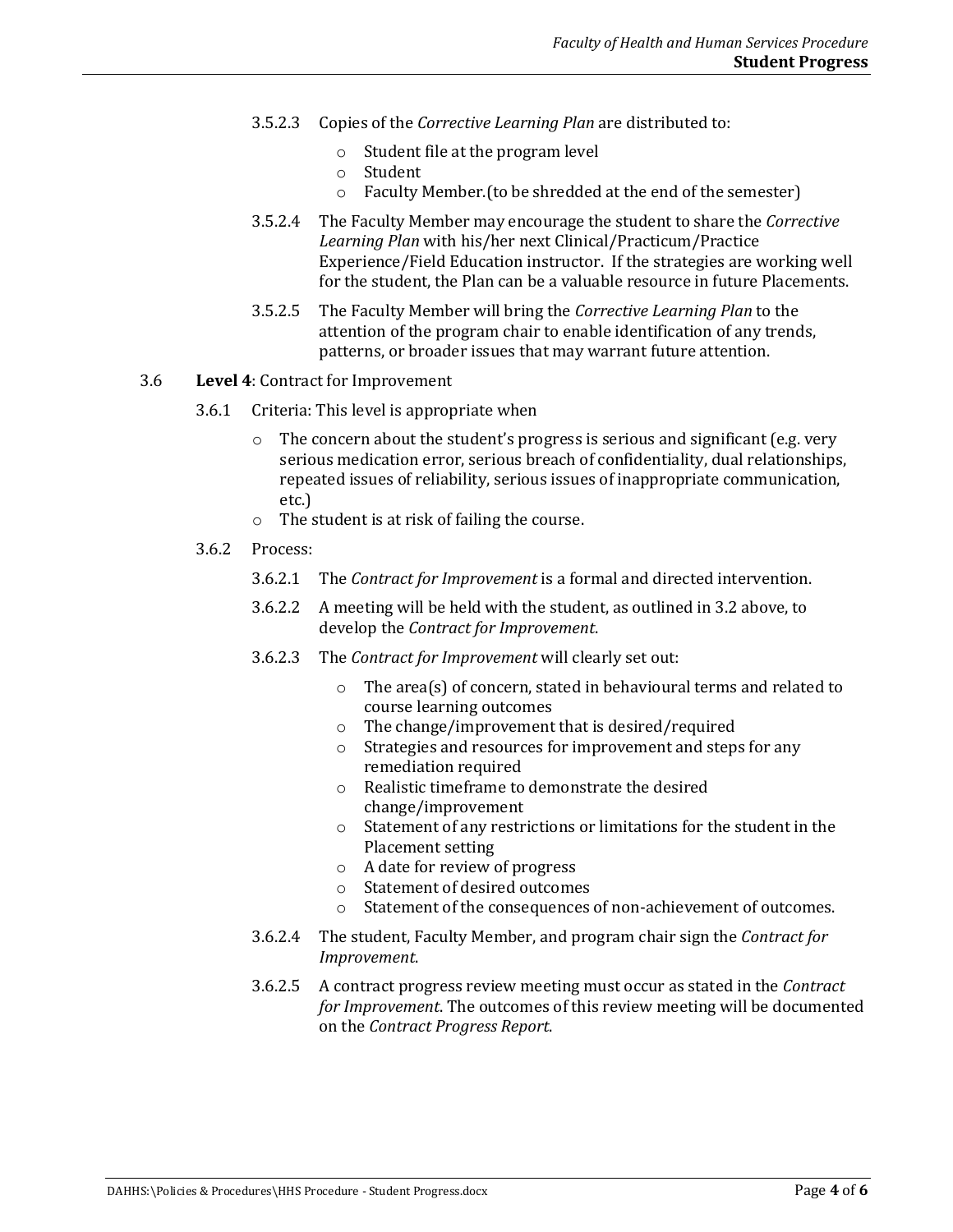- 3.6.2.6 The contract progress review meeting will determine the result of the *Contract for Improvement*, which may include:
	- o Achievement of desired improvement, and discontinuation of the contract
	- o Renewal or extension of the *Contract for Improvement*
	- o An "F" (fail) grade in the Clinical/Practicum/Practice Experience/Field Education course and possible withdrawal from the program. (Refer to the relevant program handbook or the calendar regarding consequences of course failure and possible withdrawal.)
- 3.6.2.7 The *Contract for Improvement* is an agreement between the student and the Faculty Member for that course, and comes to an end at the end of the course.
- 3.6.2.8 Copies of the *Contract for Improvement* and the *Contract Progress Report* are distributed to:
	- o Student file at the program level
	- o Student
	- o Faculty Member
	- o Program chair.
- 3.7 It is the professional obligation of the student to attend progress meetings with a Faculty Member and/or Onsite Supervisor if requested. In situations where the student refuses to attend a meeting, the situation will be referred to the program chair, or associate dean, or dean, who will contact the student to attempt to engage the student. If the student continues to refuse, the student will be notified in writing that failure to engage in the process will result in failure or withdrawal from the course.

#### **4 Documentation**

- 4.1 Documentation regarding Student Progress and interventions will be maintained as outlined for each level of response.
- 4.2 Documentation related to Student Progress in a Clinical/Practicum/Practice Experience/Field Education course should state issues in behavioural terms, and relate the issues to course learning outcomes. A student whose progress is unsatisfactory must receive documentation that includes anecdotal evidence of the unsatisfactory performance.
- 4.3 Documentation that is to be entered into a student file must be dated and signed by the Faculty Member. The document should be read and signed by the student, recognizing that the student may refuse to sign. Signatures indicate that the individual has read the document; it does not necessarily indicate that the parties agree, unless agreement is explicitly stated.
- 4.4 If the student refuses to sign, the document will be placed in the student file, with a notation that the student refused to sign and was given a copy of the document, signed by the Faculty Member and Chair.
- 4.5 Students are encouraged to provide evaluation documents and any remedial documentation from previous Clinical/Practicum/Practice Experience/Field Education courses to the Faculty Member for such courses in subsequent semesters. This information will support